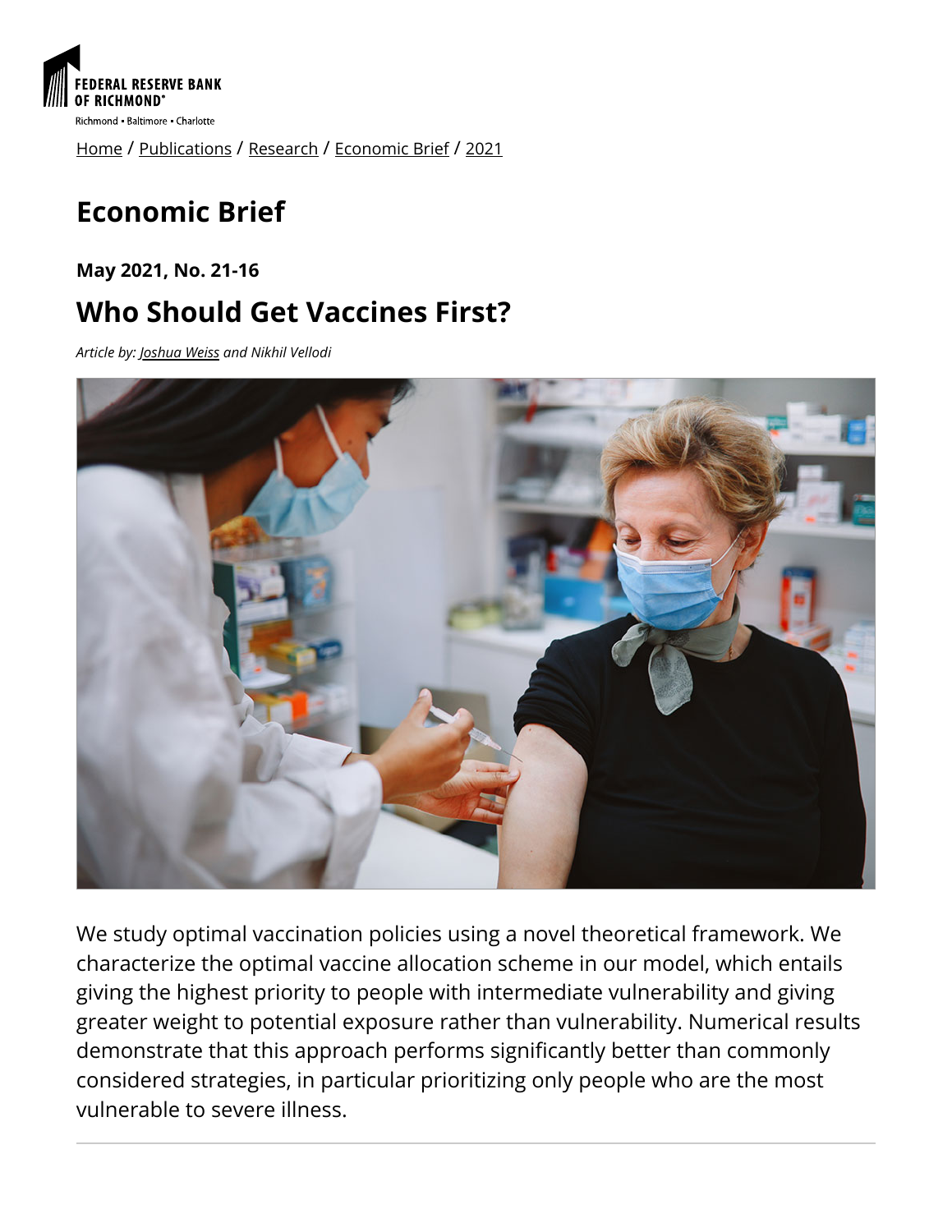Vaccination policies are crucial to eradicating pandemics. Given the scarcity of supply and the urgent need for rollout, optimizing vaccine allocation is of paramount importance. Prevailing views revolve around two key considerations: vulnerability risk and transmission risk.

Sensible arguments can be made for allocating the vaccine to those most likely to suffer severe symptoms, as well as to those most likely to contract and spread the disease. Thus far, however, policymakers and researchers have devoted little attention to the role that incentives and behavior play in designing optimal vaccine policy. $^1$  $^1$ 

A recent report by the World Health Organization documents the growing importance and policy relevance of various behavioral incentives under the heading "lockdown fatigue," referring to the rejection of mandatory isolation requirements. $2$  Prudent policy design should account for human behavior rather than establishing rules under the assumption of full compliance.

A burgeoning literature aims to incorporate behavior into standard susceptible-infectedrecovered (SIR) dynamic epidemiological models, primarily to study the evolution of contagion rates.<sup>3</sup> These and other similarly quantitative models offer a strong methodology for generating robust predictions.

However, they quickly become analytically unwieldy when combined with other considerations, such as individuals who vary across multiple dimensions. These models can be used to compare particular policies but are not well-suited to characterizing the optimal vaccine prioritization scheme in complex settings. $\frac{4}{3}$  This complexity is necessary to ascertain the relative importance of vulnerability risk versus transmission risk in vaccine prioritization policies.

## **Vulnerability and Transmission Risk**

That's why we take a different, complementary approach in a recent working paper.<sup>5</sup> We develop a simple, tractable model that abstracts from the dynamic considerations found in SIR models but allows for a rich level of vulnerability risk and transmission risk heterogeneity across individuals, as well as behavior that responds to the state of the pandemic. Throughout the analysis, an individual's overall risk of severe disease is a product of vulnerability and exposure.

Vulnerability refers to a person's likelihood of experiencing severe symptoms or death if infected, which, in the model, is due solely to factors beyond the individual's control within the timeframe of the pandemic. In the real world, vulnerability is likely a function of age or underlying health conditions.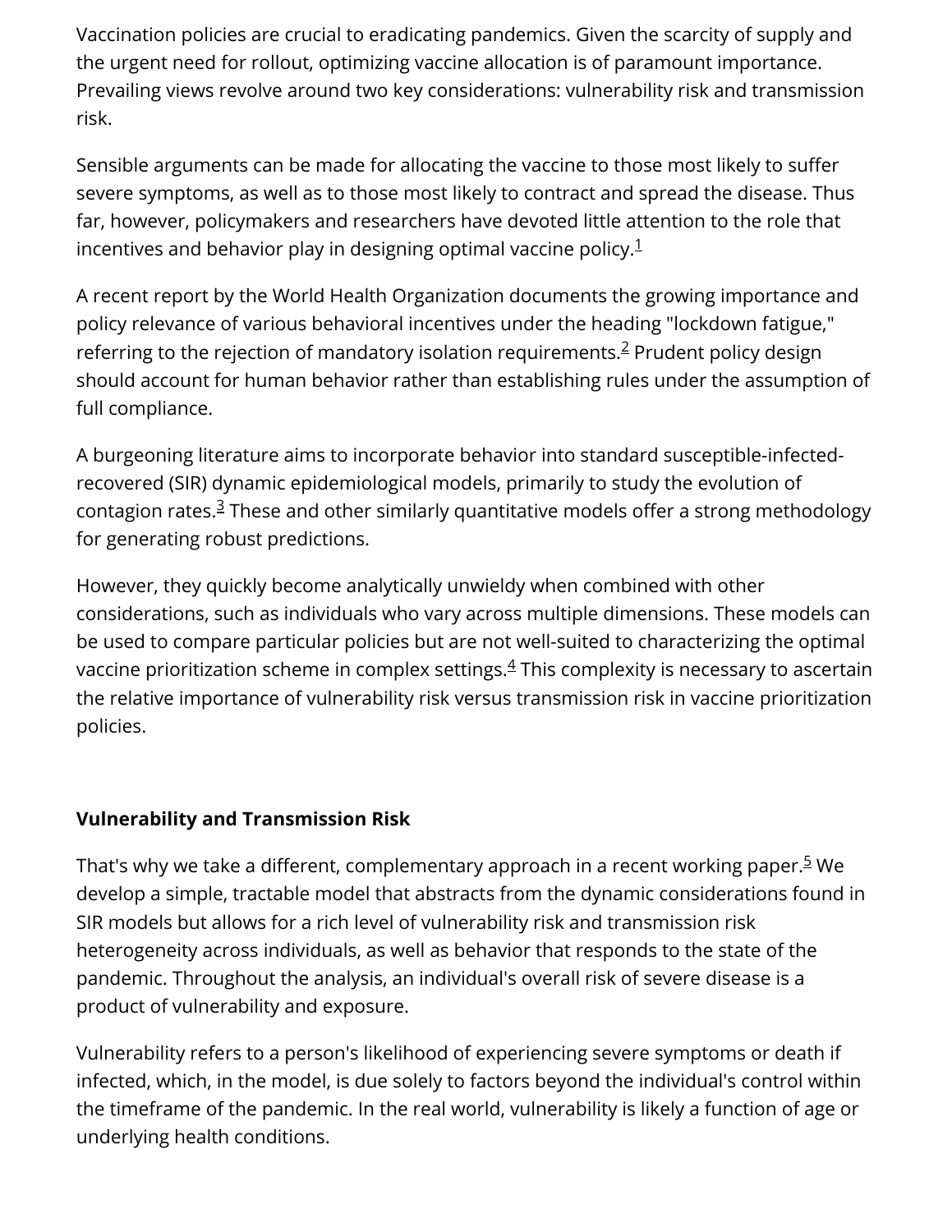Exposure refers to the frequency of interactions with others, during which an individual can contract or spread the disease. Unlike vulnerability, exposure is a function of behavior as well as factors beyond the individual's control. This assumption captures the idea that some people have jobs, social circles or living conditions that involve more frequent contact with others, but that they can take costly actions — such as working from home or changing their living circumstances — to avoid those interactions.

We characterize the optimal allocation of vaccines and provide useful qualitative insights to guide real-world vaccination policy. The baseline analysis produces two main findings:

- First, among individuals with the same level of overall risk, it is better to vaccinate those whose risk is due to a high level of exposure rather than a high level of vulnerability.
- Second, if optimal lockdown policies are not implemented or followed, it is best to give special priority to individuals who tend to interact more than is socially optimal.

The model also provides insight into when it is better to vaccinate with the goal of herd immunity rather than directly protecting particular individuals.

#### **A Tractable Model of a Pandemic**

We develop a model with a large number of individuals indexed by both their probability of potential exposure to others (entering and expanding the interaction pool) and their probability of suffering severe reactions to the disease if they become infected. A person's overall risk of a severe reaction is the product of the two probabilities multiplied by a term common to all people that reflects the aggregate state of the pandemic.

The larger the number of individuals in the interaction pool, the higher the probability of contracting the disease in the pool. As a consequence, holding vulnerability fixed, an individual with a higher exposure not only faces a higher risk of an adverse outcome but also exerts a greater negative externality on others by increasing the size of the interaction pool.

Finally, an individual may self-isolate by paying a cost to avoid interactions. We impose that the cost of self-isolation is higher for people with a greater probability of potential exposure. It follows that, holding vulnerability fixed, people with a higher exposure face a greater burden from the pandemic because they must choose between a greater risk of infection and a higher cost of self-isolation. This assumption captures the notion that those who tend to interact more during normal times also face a higher cost of avoiding others during the pandemic.

We take as given a fixed quantity of vaccines that yield full protection from infection and asymptomatic spread, and ask: How should a policymaker allocate vaccines based on individuals' exposure risk and vulnerability risk to minimize the total costs of infection and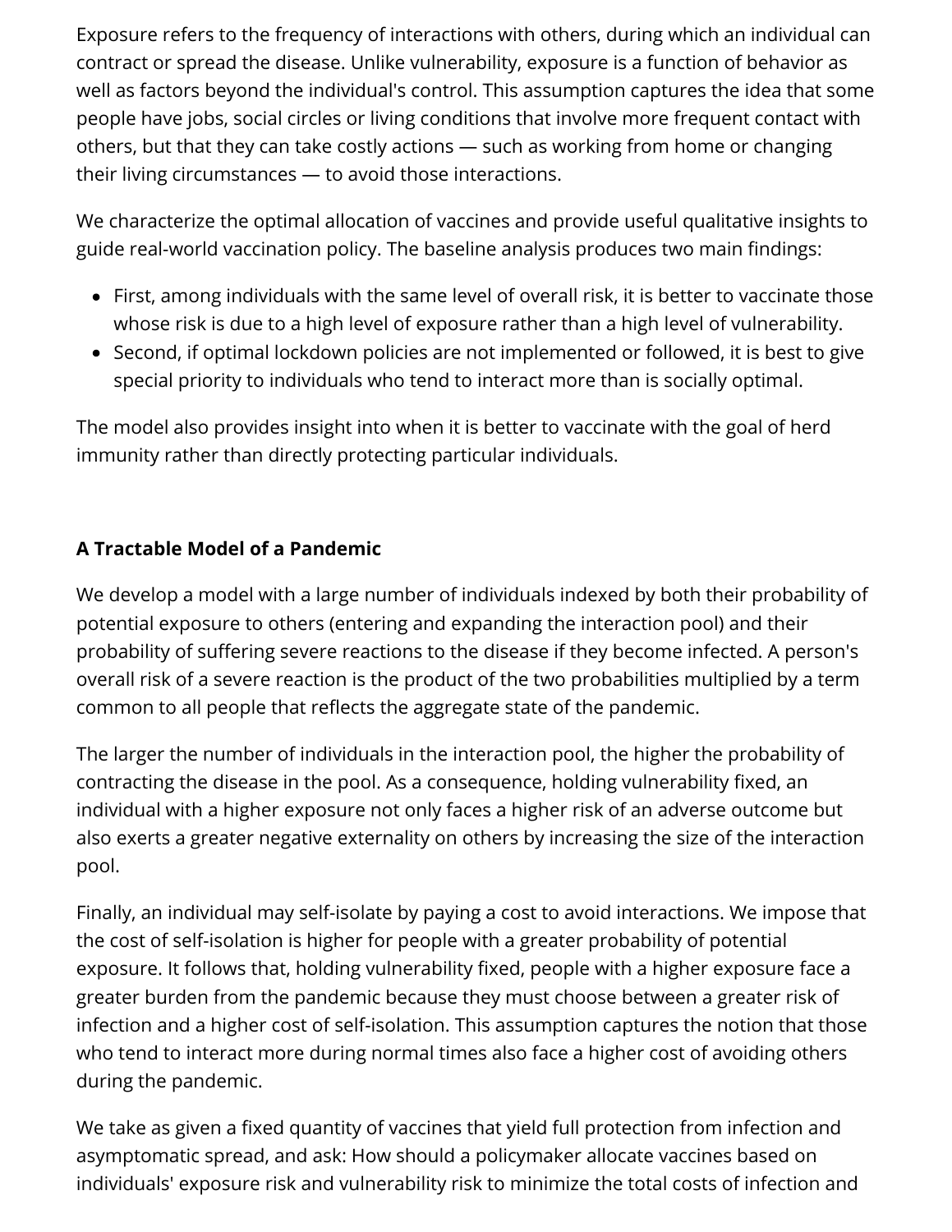self-isolation? In the primary extension of the model, we also allow the policymaker to choose which individuals will isolate, which we refer to as a mandatory lockdown policy.

#### **Results**

Our baseline analysis displays three striking features. First, people with intermediate vulnerability are vaccinated more than those who are either more or less vulnerable. Such individuals interact more than is socially optimal, so they are particularly costly to society when unvaccinated. Indeed, it is always optimal to first vaccinate these people when supplies are limited.

Second, among those not self-isolating, the optimal policy exhibits an exposure premium: Vaccination is not based on overall risk. Instead, greater weight is given to exposure than vulnerability. More specifically, holding overall risk fixed, it is better to vaccinate those whose risk is due to a high level of exposure than due to a high level of vulnerability. This feature reflects the social value of vaccinating individuals who tend to infect others.

Third, among those in self-isolation, the policy depends only on exposure, not on vulnerability. Self-isolating individuals are vaccinated if their exposure, and thus their cost of self-isolation, is sufficiently high.

The latter two properties reveal two different ways that individuals' exposure is more relevant for vaccine allocation than their vulnerability. For those who self-isolate, their behavior eliminates the importance of differences in vulnerability, yet the cost of this behavior goes up along with their potential frequency of interaction. For those who do not self-isolate, exposure and vulnerability contribute equally to their private overall risk, but only their exposure contributes to the risk they impose on others.

We also characterize the optimal allocation of vaccines when the optimal mandatory lockdown policy is in place. This yields two insights into the distortions that private incentives concerning isolation entail. First, for those with either high or low vulnerability, social and private incentives agree on whether self-isolation is worth the cost. However, social incentives imply that those with intermediate vulnerability should isolate, while private incentives — which do not include the risk of infecting others — make self-isolation seem too costly.

Second, the value of taking into account spillovers when vaccinating — the driving force behind the exposure premium and giving priority to those with intermediate vulnerability — is low when the optimal mandatory lockdown policy is not implemented and there are many individuals who are indifferent or nearly indifferent between self-isolating and interacting. As high-interaction individuals are vaccinated and the risk of transmission falls, people who were self-isolating may decide it is now safe enough to interact. If these newly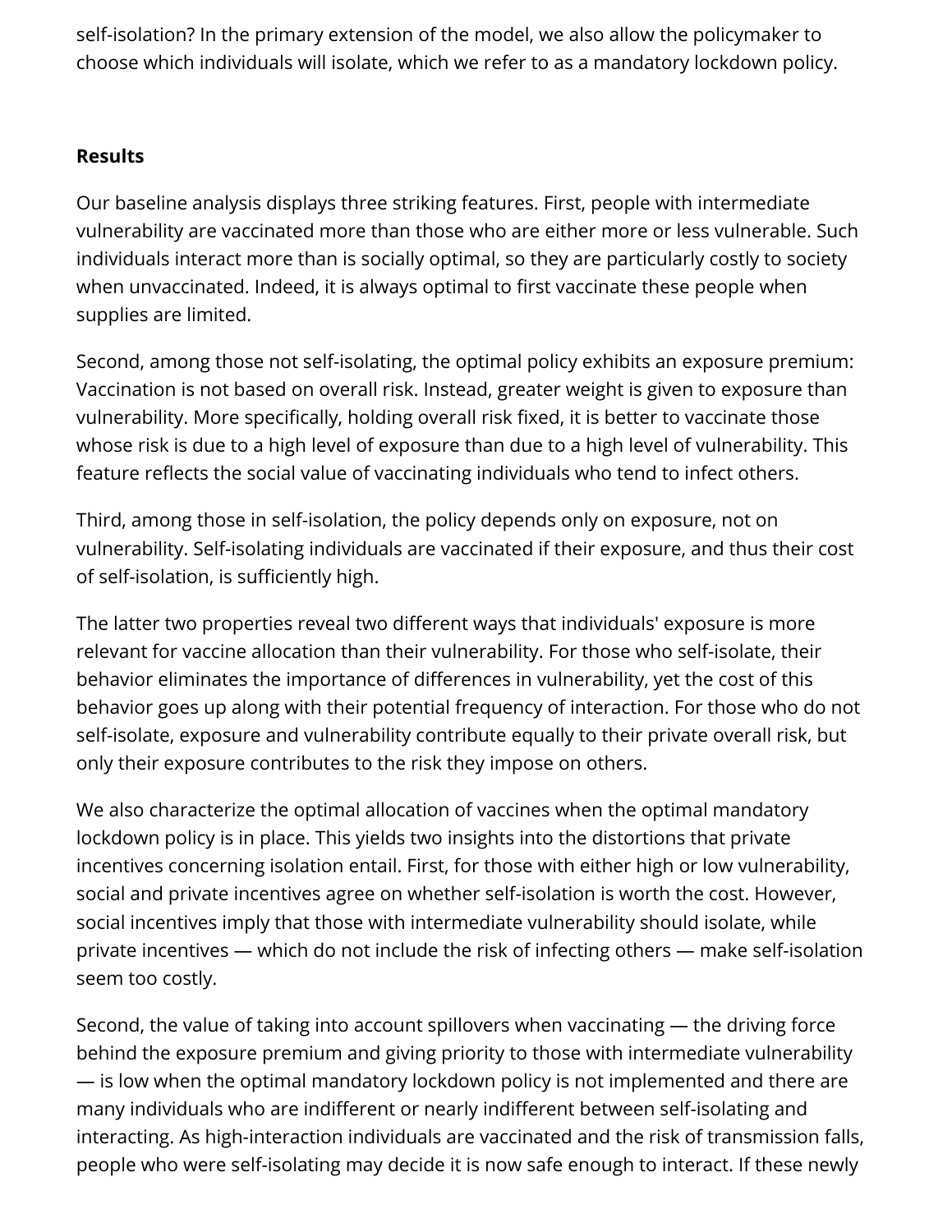interacting individuals are not considering (or are not incentivized to consider) their effect on others, then this decrease in self-isolation is costly to society and undoes the initial decrease in infection rates.

### **Comparing Optimal and Simple Vaccination Strategies**

In addition to these theoretical findings, we perform various numerical exercises in part to compare the optimal policy to commonly considered simple strategies, such as:

- Policies that vaccinate only the most vulnerable
- Policies that vaccinate only the most interactive
- Policies that vaccinate according to overall risk

A consistent finding is that policies that vaccinate only the most vulnerable perform significantly worse compared to other commonly considered strategies, as well as to the optimal policy. This performance gap is largest when vaccine supply is heavily constrained or the disease is particularly contagious or deadly. In those cases, such policies end up targeting only individuals in isolation and generate no spillovers.

This result is particularly significant because many countries implement such policies at the start of a vaccine rollout, precisely when supply is most limited. Importantly, in the optimal policy, some of the most vulnerable remain unvaccinated, but they still benefit from the spillovers generated by focusing vaccinations on those who interact frequently.

## **Qualitative Guidelines for Vaccination Policy**

Although our model abstracts from important quantitative considerations, it provides qualitative insights into the optimal vaccination prioritization scheme. First, people's overall risk is the product of their vulnerability and their frequency of interaction, but only the latter puts others at risk. Therefore, holding overall risk fixed, vaccinations should target those who are more likely to expose others. Second, self-isolation mitigates the importance of differences in vulnerability. Among those who avoid interaction, preference should be given to individuals whose self-isolation is more costly. Third, it is best to vaccinate people who tend to interact often and more than is socially optimal — while being careful not to incentivize further suboptimal interaction — because they impose large costs on others. Finally, to get the largest spillovers from vaccinating the most exposed people, policymakers should discourage increased interaction in response to falling infection rates.

Nikhil Vellodi is an assistant professor at the Paris School of Economics, and Joshua Weiss is a postdoctoral economist in the Research Department at the Federal Reserve Bank of Richmond. In the fall, Weiss will be joining the Institute for International Economic Studies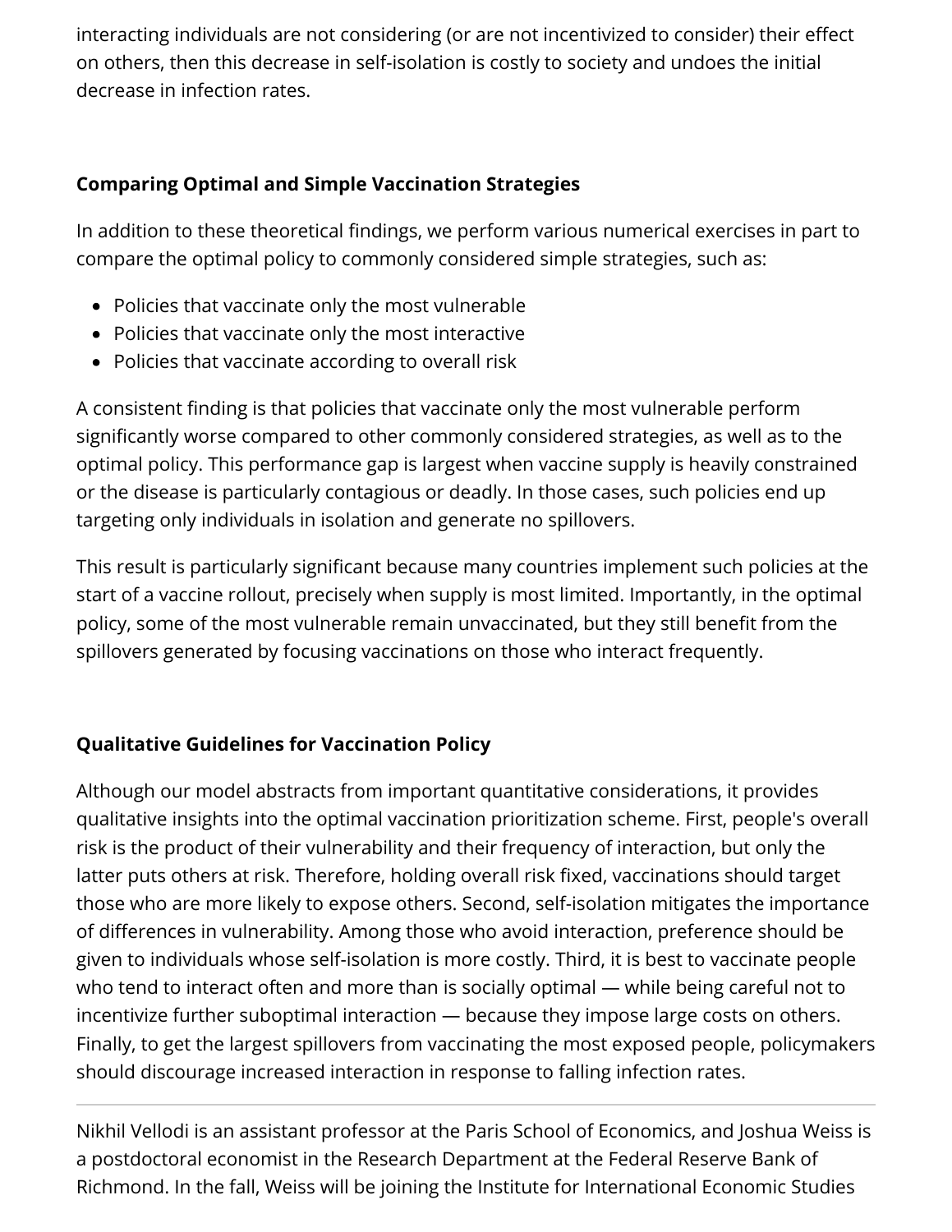at Stockholm University as an assistant professor.

<span id="page-5-0"></span>*For a recent paper that studies optimal vaccination taking as given individual behavior and* 1 *[infection rates, see Ana Babus, Sanmay Das and SangMok Lee, "The Optimal Allocation of Covid-](https://cepr.org/active/publications/discussion_papers/dp.php?dpno=15329)19 Vaccines," Covid Economics 44, Centre for Economic Policy Research, Aug. 25, 2020, pp. 47–71.*

<span id="page-5-1"></span><sup>2</sup> See World Health Organization Regional Office for Europe, "<u>Pandemic Fatigue: Reinvigorating</u> *the Public to Prevent COVID-19," revised in November 2020.*

<span id="page-5-2"></span>*For a comprehensive review, see Sebastian Funk, Marcel Salathé and Vincent A. A. Jansen,* 3 "Modelling the Influence of Human Behaviour on the Spread of Infectious Diseases: A Review," *Journal of the Royal Society Interface, Sept. 6, 2010, vol. 7, no. 50, pp. 1247–1256.*

<span id="page-5-3"></span>*For a recent example focused on the HIV/AIDS epidemic in Malawi, see Jeremy Greenwood,* 4 *[Philipp Kircher, Cezar Santos and Michèle Tertilt, "An Equilibrium Model of the African HIV/AIDS](https://doi.org/10.3982/ECTA11530) Epidemic," Econometrica, July 2019, vol. 87, no. 4, pp. 1081–1113.*

<span id="page-5-4"></span>*Nikhil Vellodi and Joshua Weiss, "[Optimal Vaccine Policies: Spillovers and Incentives](https://www.richmondfed.org/publications/research/working_papers/2021/wp_21-06)," Federal* 5*Reserve Bank of Richmond Working Paper No. 21-06, March 2021.*

This article may be photocopied or reprinted in its entirety. Please credit the authors, source, and the Federal Reserve Bank of Richmond and include the italicized statement below.

*Views expressed in this article are those of the authors and not necessarily those of the Federal Reserve Bank of Richmond or the Federal Reserve System.*



## **Subscribe to Economic Brief**

Receive an email notification when Economic Brief is posted online:

Email address

Subscribe